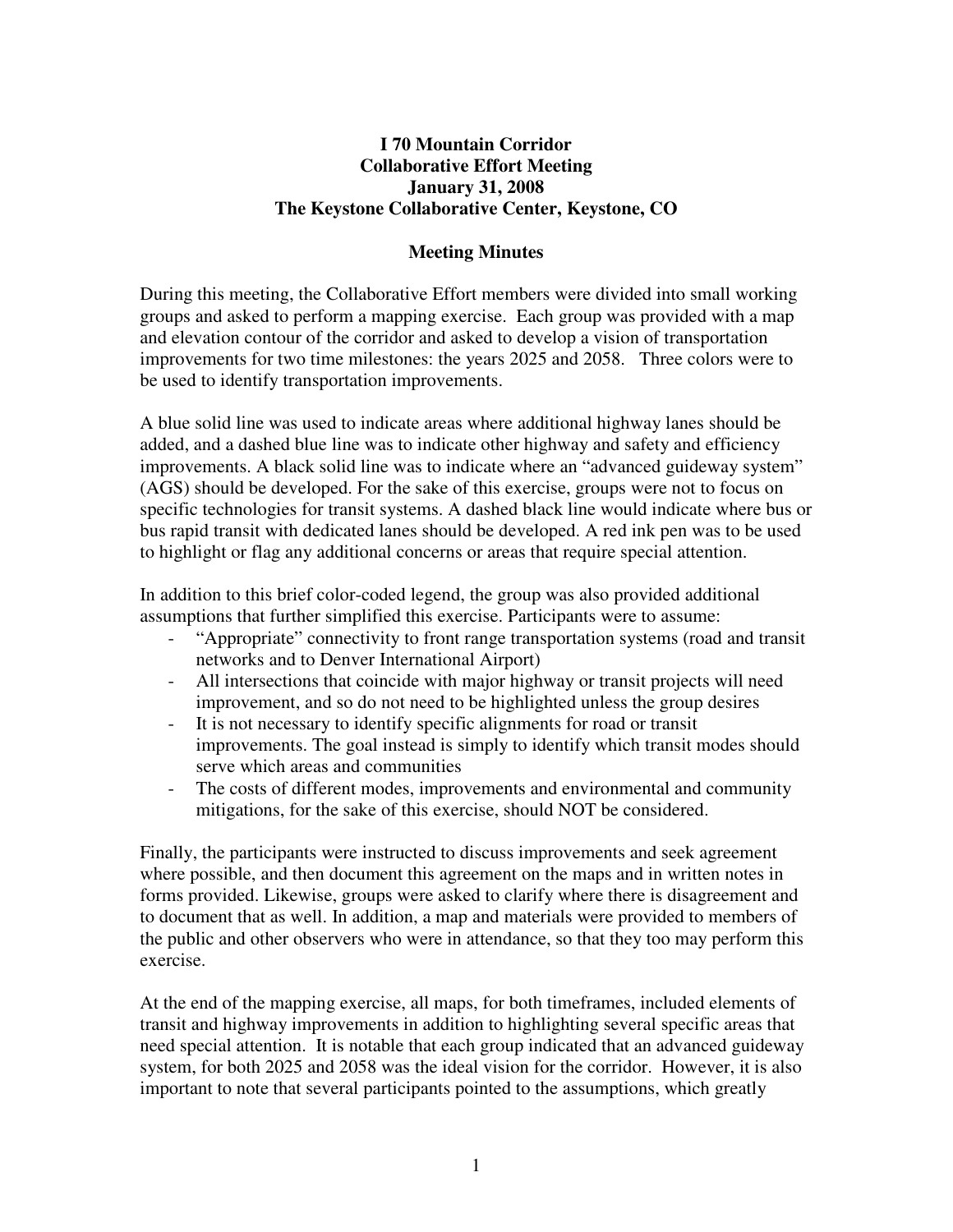simplified the exercise and may not reflect funding or engineering constraints. Therefore, **the results of this mapping exercise do not represent consensus or final agreement about any particular package of transportation improvements. Instead, "agreements" for the sake of this exercise are to be interpreted as areas of convergence, and all groups were explicit that additional discussion is required for all elements and options.**

The following notes were transcribed from "Elements of Agreement/Disagreement" which each group prepared.

# **Group One**

## **Elements of Agreement**

- Fixed guideway from C470 to Eagle County Airport
	- o Guideways should be elevated in general, though concerns over the cost of elevated infrastructure were noted
- The goal of highway and transit improvements are to increase capacity and move more people through and about the corridor
- Some kind of collector/distributor system would be necessary to move people to and from main I70 system

## **Key issue areas and areas that require special attention, design and consideration**

- o From Idaho Springs to Silver Plume there are many special concerns regarding historic resources, community vitality and water and environmental quality
- o Near the current highway alignment from Frisco to Vail there are several fens (peat-forming wetlands that receive nutrients from sources other than precipitation) and other water resources

### **Elements with Disagreement**

- Some group members believe that six-lanes of general purpose highway lanes are desirable from Clear Creek County line west
- There was not clear agreement whether busses need have dedicated lanes constructed prior to the development Advanced Guideway System (AGS), and whether dedicated bus lanes could be converted to AGS over time
- There were different opinions about the amount of capacity improvement that is needed and which methods should be used to increase capacity (transit, highway, transportation demand management, etc.)
- There was not clear agreement about the time required to design, build and pay for an advanced Guideway system
- Some group members felt that busses need dedicated lanes, others felt that busses in mixed traffic are a viable option

### **Group Two Elements of Agreement**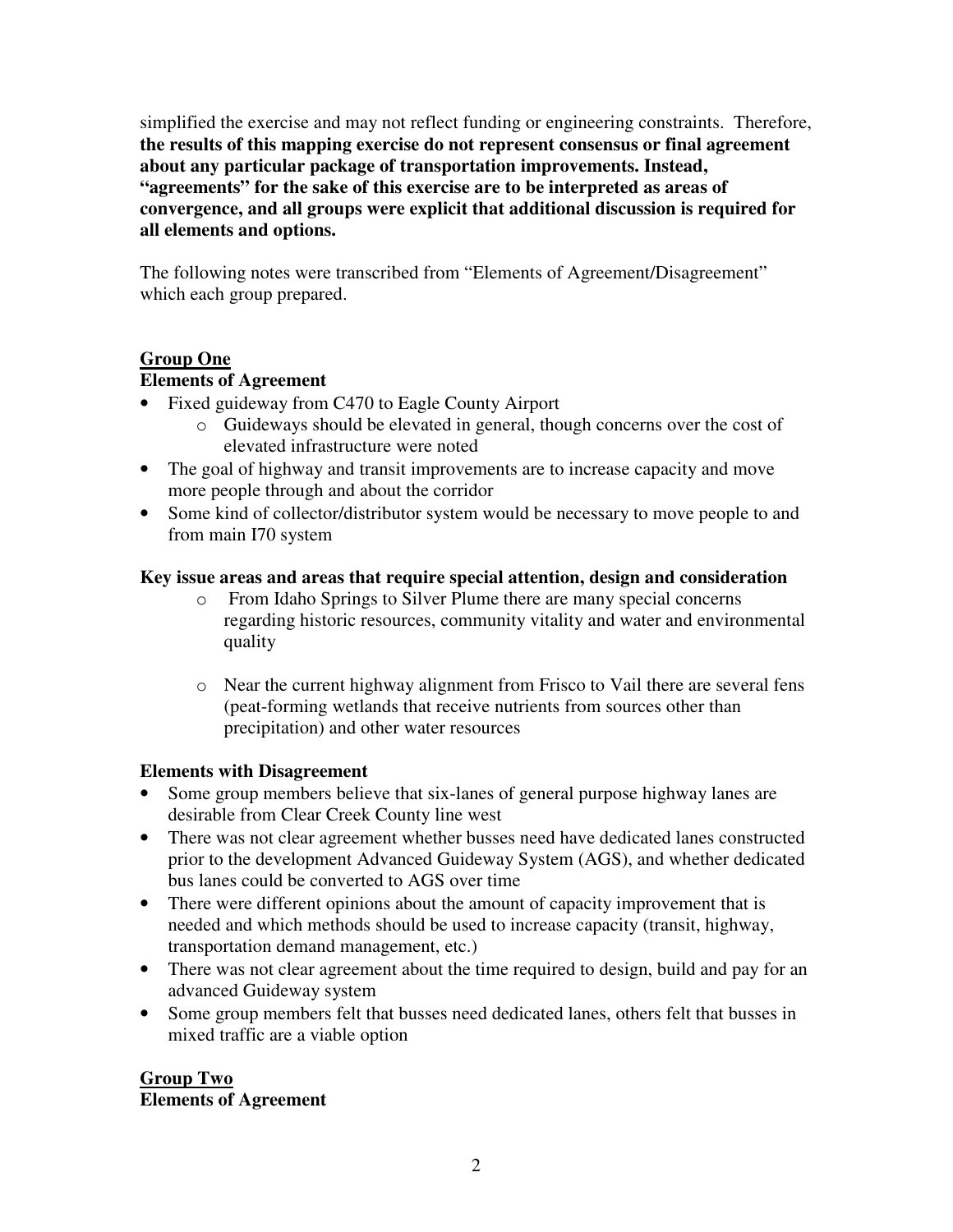- Some highway improvements, close to those identified in the Draft Programmatic Environmental Impact Statement (PEIS) as minimal action plus an AGS was identified as a desirable package of improvements
- A public-private partnership of some sort is likely necessary for the administration and management of transit systems.
- Denver International Airport (DIA) should be the eastern terminus for an AGS
- Bus Rapid Transit in the corridor is desirable
- Initial improvements for the highway systems should focus on minimal action components and Transportation Demand Management (TDM)
- Interchange improvements will be necessary wherever there is major highway or transit improvements
- Climbing/descending lanes in key areas of the corridor would be beneficial and desirable
- Tunnels may be necessary for safety and efficiency improvements in certain locations:
	- o Dowd junction
	- o Near mile marker 244 where highway 6 converges and for the most difficult portions of Floyd Hill.
- The Port of Entry in Downieville should be moved/removed
- Empire junction can be reconfigured for greater traffic flow and merging
- There may be several options or alignments for AGS including:
	- o US 6 Clear Creek Canyon
	- o Mount Vernon Canyon
	- o Connections to Front Range transit systems and Denver International Airport
	- o Potential transit spurs to: Breckenridge, Steamboat, Central City, Black Hawk, and Winter Park

#### **Key issue areas and areas that require special attention, design and consideration**

There was much discussion regarding the nature of population and transportation demand growth in the corridor. Key considerations include:

- o How to manage growth in communities
- o How to manage recreation demand, access and impact to public lands
- o The degree, extent and type of growth are values and "social engineering" questions
- o Transit can be a tool for growth management and for directing growth and access to specific areas

### **Elements with Disagreement**

- This group wants to explicitly state that agreement about a non-cost constrained Vision is not the same as agreement about a preferred alternative
- Further discussion is necessary regarding the phasing and sequencing of transportation improvements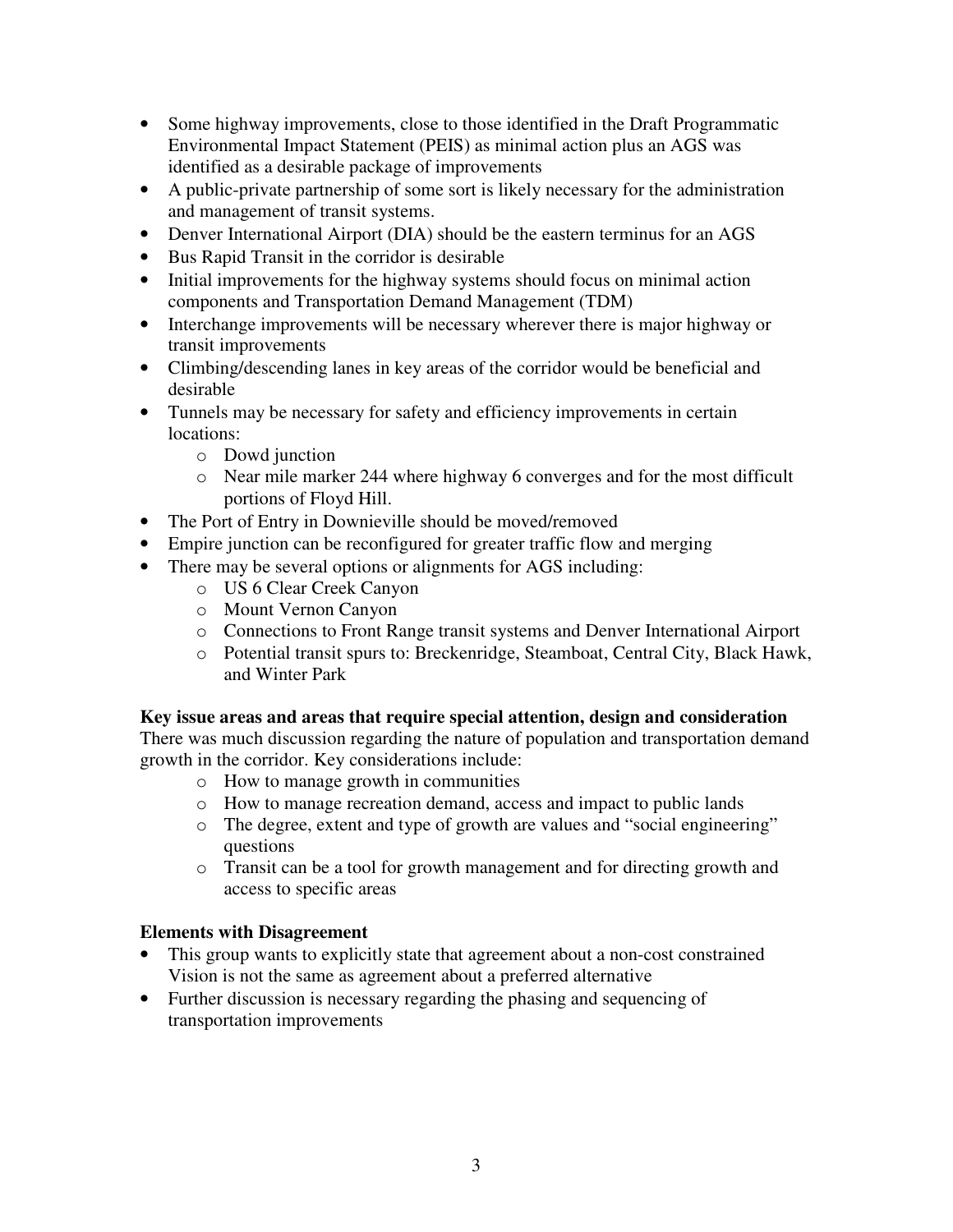# **Group Three**

### **Elements of Agreement**

- Mode choice
- Primary transportation for the East/West corridor; recognizing other routes will exist (Moffat line)
- Transportation needs are diverse including local and interstate commerce, commuting, and recreation
- Viable transit will provide reliable commuting options for work force particularly addressing housing issues
- Transit can expand, more effectively with demand, without adding infrastructure
- Safety and traffic flow concerns need to be addressed throughout the corridor
	- o Enforcement
	- o Education
	- o Physical environment
- Bus transit would help in the interim

## **Elements with Disagreement**

- Transit needs to be rail
- Demand on highway will increase beyond the impact that transit will have on congestion
- Yes and No: 6 lanes through Idaho Springs
- Floyd Hill to Highway 40 needs many levels of improvement
	- o Environment
	- o Community
	- o Cost
- Yes and No: Designated lane for buses

## **Group Four**

## **Elements of Agreement**

- Transit in the form of AGS is desirable and the most useful long term solution
- Western terminus of AGS should extend at least to Gypsum
- West side of Floyd Hill road improvements for safety, including the "S" turns, are necessary
- There is broad and considerable concern for Idaho Springs and losing more of the town to road development, historic preservation, and noise
- Safety and congestion improvements for Empire Junction are desirable
- The culture of automobile-centric travel may change given alternative fuel availability and climate change concerns
- Total and 'life cycle'' costs need to be evaluated for all transportation modes
- National historic districts in Silver Plume and Georgetown need to be maintained
- Rock fall safety improvements are necessary
- Highway safety and efficiency improvements are necessary